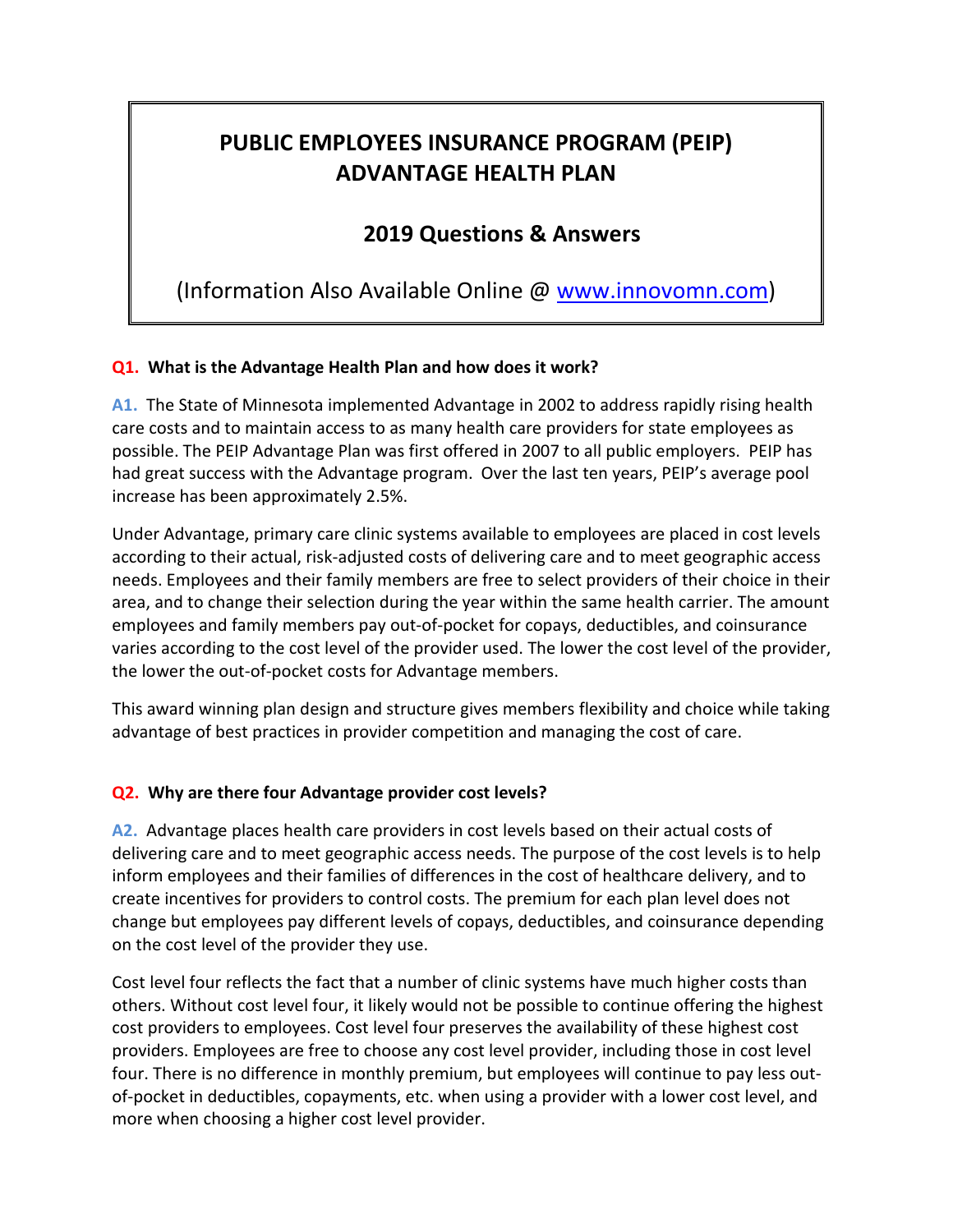#### **Q3. How are the cost levels of the clinics determined?**

**A3.** The cost levels of the clinics are determined based on an analysis of their actual costs of delivering care and to meet geographic access needs. In the analysis, the results are "risk adjusted," which means that differences in patient populations have been taken into account to help ensure that providers do not appear to be more expensive simply because they are caring for patients who are more ill than others.

The very lowest cost clinics were put into level one. The next lowest group of clinics is in level two, and the highest cost clinics are in levels three and four. In order to provide access statewide to a level two option for all employees, some higher cost clinics or clinic groups were moved to level two, identified by \* in the clinic directory. Also, a few differences exist in the cost level placement of individual clinics, depending on their health carrier affiliation(s) or as a result of some administrative limitations among the health carriers. Finally, some clinic groups have negotiated lower reimbursements in exchange for being offered at a lower cost level.

It is important for you check the most current clinic listing to verify your clinic's cost level during the open enrollment.

## **Q4. How often will the cost level of the clinics change? Can they change mid-year?**

**A4.** The cost levels of clinic groups will be re-evaluated once per year. The cost level of a clinic could only increase to a higher level mid-year if the clinic changes its care system affiliation. If this were to occur, members of the clinic would be notified.

## **Q5. How do I find out what cost level my clinic is in?**

**A5**. You can view the 2019 state-wide clinic listings at www.innovomn.com/plan\_information.html.

## **Q6. What is a "first dollar deductible"?**

**A6.** A form of employee cost sharing called a "first dollar deductible" is a set amount that is paid annually before the plan benefits take effect. Once the deductible is paid, it is not charged again during that calendar year.

The deductible applies to all services except preventive care and prescription drugs (for Advantage and Value plan options. For the HSA, the deductible applies to all services except preventive care.) It is called a "first dollar deductible" because the deductible must be paid first before the plan benefits take effect. If employees do not receive health care services during the calendar year, or if they receive only preventive services, they pay no deductible.

The purpose of the deductible is to help keep monthly premiums more affordable and to create greater awareness of the costs of health care services. This is a typical feature in many health plans.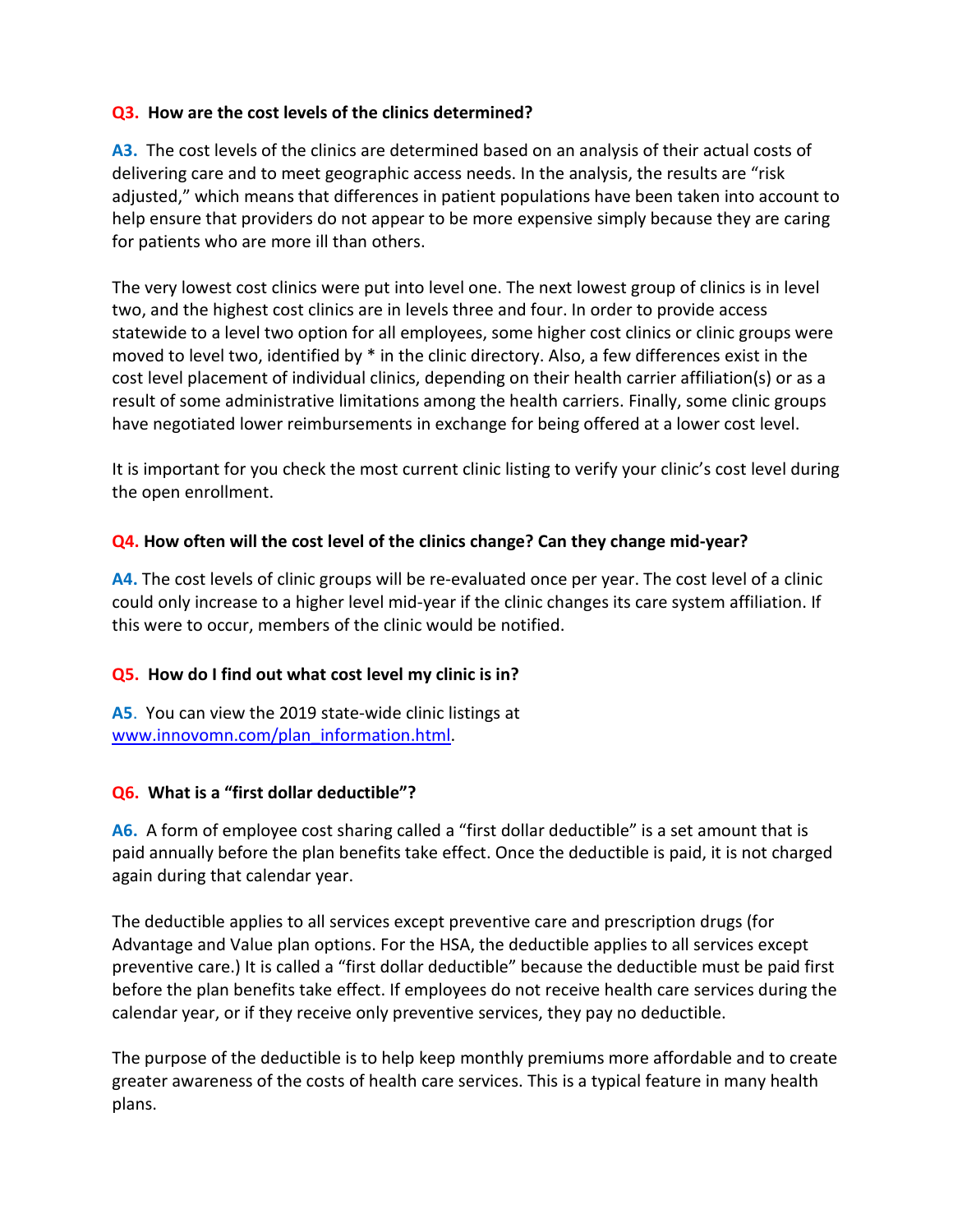#### **Q7. What is the copay in the Advantage Plan?**

**A7.** A co-payment (copay) is a flat dollar amount that is charged every time certain services are provided. Under Advantage, the amount of the copay varies, depending on the "cost level" of the primary care clinic that the employee or their family members are enrolled in – generally, the higher the cost level of the primary care clinic, the higher the copay. Under Advantage, copays are charged for the following types of services:

- Office visits
- Emergency room visits
- Inpatient admissions
- Outpatient surgery
- Prescription drugs

#### **Q8. What is coinsurance? What coinsurance will I have to pay with the Advantage Plan?**

**A8.** Coinsurance is a percentage of the eligible cost that is charged for certain services after the annual deductible is paid. As with the copays and deductibles described above, the amount of coinsurance varies with the cost level of the primary care clinic. Coinsurance is in effect most often with cost level 4 providers.

## **Q9. Are there caps on the cost-sharing (copays, deductibles, and coinsurance) that I have to pay? What are the caps?**

**A9.** There are caps known as the "out-of-pocket maximums." There are two separate caps, one for prescription drugs, and one for all other services. The HSA compatible version of Advantage has a single combined out-of-pocket maximum. Once the out-of-pocket maximum is reached for the year, the employee pays no more cost sharing.

## **Q10. Are there any other costs with Advantage? What is not covered?**

**A10.** Advantage generally does not pay for "non-network" services unless they are considered urgent or emergency care services. The "network" refers to the health care providers available to the employee through their primary care clinic and health carrier, including any referrals that are provided by the primary care clinic. Advantage pays Urgent care, and emergency costs as if you were treated through your network provider.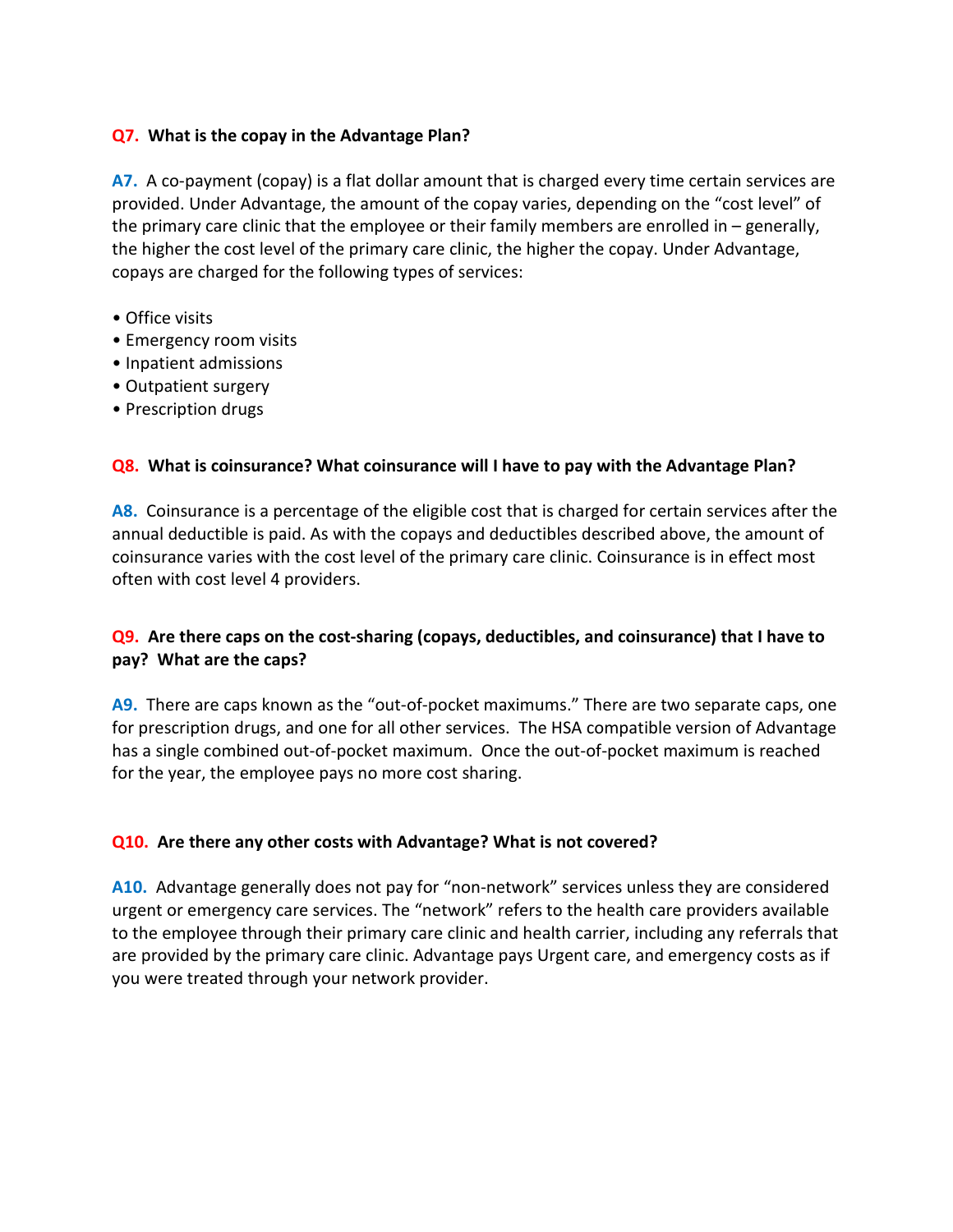## **Q11. What are the rules for choosing a health carrier and primary care clinic under Advantage?**

**A11.** The following requirements apply:

- All members of a family must select the same health Network.
- Family members may choose different primary care clinics in different cost levels.

• Employees and dependents can change clinics two times per year if they are also changing cost levels. To make a clinic change, employees call the carrier directly.

• Employees and dependents can change clinics every month if they are not changing cost levels, subject to the health carrier's rules. To make a clinic change, employees call the carrier directly.

• Employees are encouraged to choose a clinic in the area in which they live or work so that they can access care easily.

## **Q12. If the premium is the same for each health carrier, and my clinic is available in more than one network, how should I choose a health carrier?**

**A12.** Employees have a number of factors to consider when deciding on a health carrier. All dependents must be enrolled with the employee's health carrier; so employees will need to determine which carrier offers the primary care clinic of his/her dependents' choices.

Other factors to consider include the cost level and referral patterns of health carriers and particular specialist networks such as OB/GYNs, chiropractors, mental health providers, substance abuse professionals and routine vision services.

## **Q13. How do I see specialists under Advantage? What cost level will I receive?**

**A13.** All care is coordinated through your primary care clinic (PCC). Generally, you will need a referral from your primary care clinic in order to see a specialist. Once referred, specialist services are covered at the same level as your primary care. For some specialty care, such as OB/GYN, chiropractic, routine vision, substance abuse and mental health, you may self refer, providing the practitioner is within the self referral network of the carrier you choose. See the Q and A's below for more information.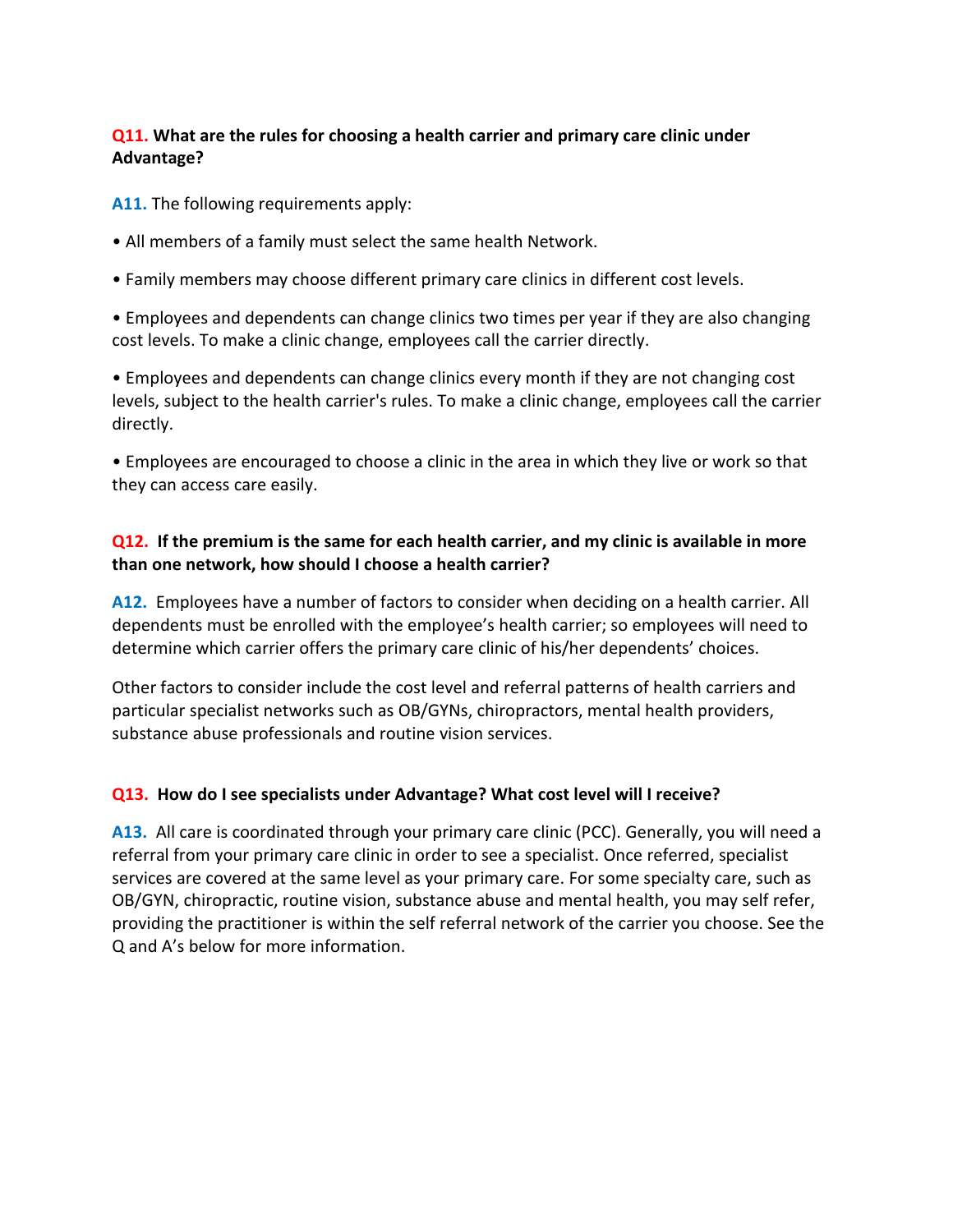### **Q14. How do I see an OB/GYN?**

**A14.** If you enroll in Blue Cross Blue Shield, you have access to all the OB/GYNs listed with the Blue Cross network of OB/GYNs.

If you enroll in Health Partners (HP) or PreferredOne (P1), you will need to take some additional steps to confirm whether you can go to a specific OB/GYN without a referral. You can do this by going to the HP or P1 websites and using the provider search tool or by calling the carriers' customer service unit. The benefits received at the OB/GYN will be at the cost level of the primary care clinic (PCC) you select.

#### **Q15. How can I see a chiropractor and mental health providers?**

**A15.** You may self-refer to certain chiropractors and mental health providers. Access to these providers depends on the carrier and the primary care clinic chosen. If you enroll in Blue Cross Blue Shield, you can self refer to any chiropractor or mental health provider listed in the Blue Cross network. If you enroll in HealthPartners, you can self-refer to any chiropractor or mental health provider listed in the HealthPartners network. If you enroll in PreferredOne (P1), you will need to take some additional steps to confirm whether you can go to a specific chiropractor or mental health provider without a referral. You generally must use a provider that is associated with your primary care clinic. You can find providers by going to the P1 website and using the provider search tool or by calling the carrier's customer service unit. The benefits received at the chiropractic or mental health clinics will be at the cost level of the primary care clinic (PCC) you select.

## **Q16. Can I change health carriers at any time?**

**A16.** No. Employees can only change health carriers at open enrollment or if they move out of the service area of their health carrier. You can change clinics during the year by calling the number on your ID card. The clinic change will be effective on the first of the next month.

## **Q17. What out-of-network benefits are available to people who live out of state and out of the service area of the health carriers?**

**A17.** Employees and their dependents who live outside the State and the Advantage Service Area (includes early retirees, employees on sabbatical, college students): These individuals are eligible for the Point-of-Service (POS) benefit. There is a separate deductible and coinsurance amounts with this coverage. Individuals using POS benefits are not required to choose an out of area provider, but may receive discounted services by utilizing their health carrier's national preferred provider organization (PPO).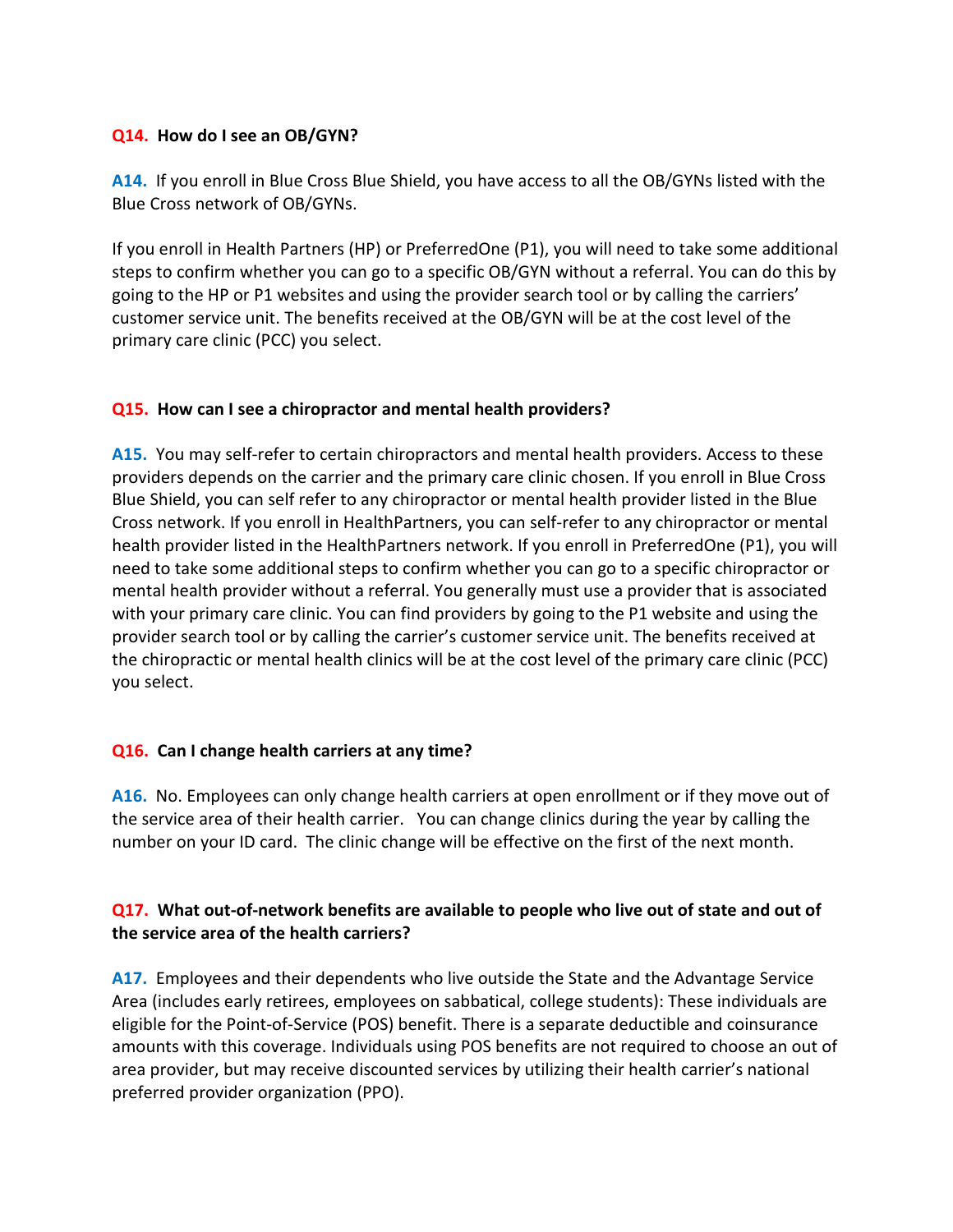### **Q18. What benefits do students who live in state and within the service area of the health carriers receive?**

**A18.** If the eligible student is to receive services, the employee will need to choose a health carrier that offers primary care clinics for both the employee's and the student's locations. Employees and dependents can choose their own clinics – they do not need to choose the same clinic or clinics within the same cost level. Students who are eligible dependents living in the state and within the service area of the health carrier will receive the benefits at the cost level of the clinic they have enrolled in.

## **Q19. Where do employees get a detailed description of their coverage?**

**A19.** The Summary of Benefits will be available to every employee as they enroll in the plan. Plan Documents are also available on the PEIP website at www.innovomn.com/plan\_information.html.

## **Q20. Is there a mail order program for prescriptions?**

**A20.** Yes. You can receive up to a 90-day supply of certain maintenance medications through mail-order pharmacies. For mail order, you pay two copays for a 90-day supply of these drugs; the plan pays 100% of the balance. The plan is administered by CVS- Caremark which has a huge network of pharmacies throughout the state.

## **Q21. I went to my doctor for a yearly routine examination. I have had some concerns with a health condition that I have. I talked to my doctor about these and he ordered some additional tests. I was charged a copay for the visit. Is this correct?**

**A21.** Yes. The routine preventive portion of the examination is covered at 100% without a copay. However, additional tests that are related to your health condition are not considered preventive care, and the copay will apply.

## **Q22. I have diabetes so I need to see my doctor for care related to my condition four times per year. Will I have to pay the copay for these visits?**

**A22.** Yes. Preventive care is generally one routine physical examination per year. Check-ups relating to an illness or injury are not considered preventive, and the copay will apply.